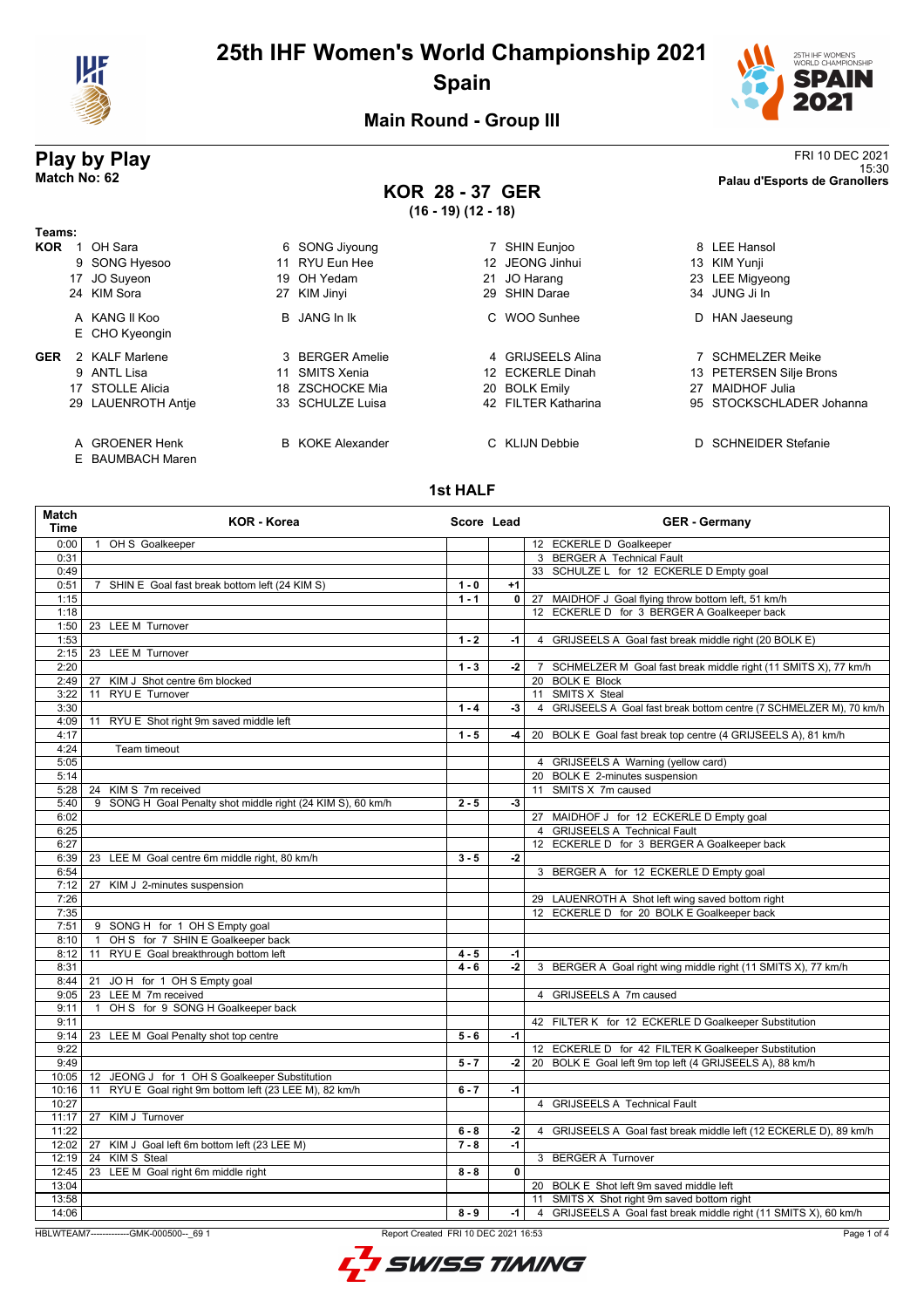



## **Main Round - Group III**

### **KOR 28 - 37 GER (16 - 19) (12 - 18)**

**Play by Play**<br>Match No: 62<br>Palau d'Esports de Granollers 15:30 **Match No: 62 Palau d'Esports de Granollers**

# **1st HALF**

| Match<br><b>Time</b> | <b>KOR - Korea</b>                                          | Score Lead |              | <b>GER</b> - Germany                                              |
|----------------------|-------------------------------------------------------------|------------|--------------|-------------------------------------------------------------------|
| 14:45                | 6 SONG J Goal right wing middle right (11 RYU E), 60 km/h   | $9 - 9$    | $\mathbf{0}$ |                                                                   |
| 15:13                |                                                             | $9 - 10$   | $-1$         | 29 LAUENROTH A Goal left 6m top right (4 GRIJSEELS A), 52 km/h    |
| 16:05                | 27 KIM J Goal left 9m middle right (23 LEE M), 84 km/h      | $10 - 10$  | $\mathbf{0}$ |                                                                   |
| 17:04                |                                                             | $10 - 11$  | $-1$         | 7 SCHMELZER M Goal centre 6m top centre (20 BOLK E), 52 km/h      |
| 17:30                | <b>KIM J Technical Fault</b><br>27                          |            |              |                                                                   |
| 17:41                |                                                             | $10 - 12$  | $-2$         | 20 BOLK E Goal breakthrough bottom right                          |
| 18:29                | KIM J Shot left 6m post<br>27                               |            |              |                                                                   |
| 18:36                |                                                             | $10 - 13$  | -3           | 11 SMITS X Goal fast break bottom centre (4 GRIJSEELS A), 83 km/h |
| 19:13                | 23 LEE M 7m received                                        |            |              | 11 SMITS X 7m caused                                              |
| 19:22                | 23 LEE M Goal Penalty shot top right, 83 km/h               | $11 - 13$  | $-2$         |                                                                   |
| 19:30                |                                                             |            |              | 42 FILTER K for 12 ECKERLE D Goalkeeper Substitution              |
| 19:59                |                                                             |            |              | 27 MAIDHOF J for 42 FILTER K Empty goal                           |
| 20:08                |                                                             |            |              | 11 SMITS X Technical Fault                                        |
| 20:15                |                                                             |            |              | 42 FILTER K for 33 SCHULZE L Goalkeeper back                      |
| 20:42                |                                                             |            |              | 4 GRIJSEELS A 2-minutes suspension                                |
| 20:55                | 6 SONG J Goal flying throw top left (23 LEE M), 66 km/h     | $12 - 13$  | $-1$         |                                                                   |
| 21:04                |                                                             |            |              | 33 SCHULZE L for 42 FILTER K Empty goal                           |
| 21:48                |                                                             | $12 - 14$  | $-2$         | 20 BOLK E Goal breakthrough bottom left                           |
| 21:53                |                                                             |            |              | 42 FILTER K for 3 BERGER A Goalkeeper back                        |
| 22:15                | RYU E Goal right 9m top left (23 LEE M), 78 km/h<br>11      | $13 - 14$  | $-1$         |                                                                   |
| 22:25                |                                                             |            |              | 33 SCHULZE L for 42 FILTER K Empty goal                           |
| 22:47                |                                                             |            |              | 42 FILTER K for 4 GRIJSEELS A Goalkeeper back                     |
| 23:27                |                                                             | $13 - 15$  | $-2$         | 27 MAIDHOF J Goal centre 9m top right (4 GRIJSEELS A), 83 km/h    |
| 24:17                | 24 KIM S Goal breakthrough middle left                      | $14 - 15$  | $-1$         |                                                                   |
| 24:45                |                                                             | $14 - 16$  | $-2$         | 4 GRIJSEELS A Goal breakthrough bottom centre, 74 km/h            |
| 24:45                | 6 SONG J 2-minutes suspension                               |            |              |                                                                   |
| 25:31                | KIM J Shot centre 9m blocked<br>27                          |            |              | 11 SMITS X Block                                                  |
| 26:00                |                                                             | $14 - 17$  | $-3$         | 27 MAIDHOF J Goal centre 9m middle left (4 GRIJSEELS A)           |
| 26:14                | OH S for 12 JEONG J Goalkeeper Substitution<br>$\mathbf{1}$ |            |              |                                                                   |
| 26:46                |                                                             |            |              | 27 MAIDHOF J 2-minutes suspension                                 |
| 27:13                | KIM S Goal right 6m middle right (11 RYU E), 76 km/h<br>24  | $15 - 17$  | $-2$         |                                                                   |
| 27:28                |                                                             |            |              | 17 STOLLE A for 42 FILTER K Empty goal                            |
| 27:40                |                                                             |            |              | 4 GRIJSEELS A Turnover                                            |
| 27:46                |                                                             |            |              | 42 FILTER K for 17 STOLLE A Goalkeeper back                       |
| 27:50                | OH S Goal empty goal middle centre, 53 km/h                 | $16 - 17$  | $-1$         |                                                                   |
| 28:00                |                                                             |            |              | 17 STOLLE A for 42 FILTER K Empty goal                            |
| 28:10                |                                                             |            |              | Team timeout                                                      |
| 28:40                |                                                             |            |              | 42 FILTER K for 3 BERGER A Goalkeeper back                        |
| 28:43                |                                                             | $16 - 18$  |              | -2 18 ZSCHOCKE M Goal left 6m top right (4 GRIJSEELS A)           |
| 29:09                | 11 RYU E Turnover                                           |            |              | 11 SMITS X Steal                                                  |
| 29:17                |                                                             | $16 - 19$  | -3           | 4 GRIJSEELS A Goal fast break top left (17 STOLLE A), 79 km/h     |
| 29:58                | 23 LEE M Shot left 9m saved bottom centre                   |            |              |                                                                   |

### **2nd HALF**

| <b>Match</b><br>Time | KOR - Korea                                                     | Score Lead |    | <b>GER</b> - Germany                                     |
|----------------------|-----------------------------------------------------------------|------------|----|----------------------------------------------------------|
| 30:00                | OH S Goalkeeper                                                 |            |    | 12 ECKERLE D Goalkeeper                                  |
| 30:28                | 24 KIM S 7m received                                            |            |    | SCHMELZER M 7m caused                                    |
| 30:38                | LEE M Goal Penalty shot bottom right (24 KIM S), 61 km/h<br>23  | $17 - 19$  | -2 |                                                          |
| 31:10                |                                                                 |            |    | 33 SCHULZE L for 12 ECKERLE D Empty goal                 |
| 31:43                |                                                                 |            |    | 12 ECKERLE D for 29 LAUENROTH A Goalkeeper back          |
| 31:43                |                                                                 |            |    | 3 BERGER A Shot right wing post                          |
| 32:29                | RYU E Shot right 9m saved bottom centre<br>11                   |            |    |                                                          |
| 32:46                |                                                                 |            |    | 17 STOLLE A Shot breakthrough saved middle right         |
| 33:19                | 23 LEE M Shot left 9m post                                      |            |    |                                                          |
| 33:31                |                                                                 | $17 - 20$  | -3 | 20 BOLK E Goal left 6m bottom left (11 SMITS X), 84 km/h |
| 34:07                | SONG J Goal right wing top left (11 RYU E)<br>6                 | 18 - 20    | -2 |                                                          |
| 34:11                | 24 KIM S 7m caused                                              |            |    | 11 SMITS X 7m received                                   |
| 34:11                | JEONG J for 1 OH S Goalkeeper Substitution<br>$12 \overline{ }$ |            |    |                                                          |
| 34:11                | 24 KIM S 2-minutes suspension                                   |            |    |                                                          |
| 34:11                |                                                                 | $18 - 21$  | -3 | 4 GRIJSEELS A Goal Penalty shot middle left (11 SMITS X) |
| 34:27                | LEE H for 12 JEONG J Empty goal<br>8                            |            |    |                                                          |
| 34:58                | RYU E Turnover<br>11                                            |            |    |                                                          |
| 35:04                | OH S for 17 JO S Goalkeeper back                                |            |    |                                                          |
| 35:08                |                                                                 |            |    | 3 BERGER A Shot fast break saved bottom right            |
| 35:19                | JOS for 1 OH S Empty goal<br>17                                 |            |    |                                                          |
| 36:00                | SHIN E Shot left wing saved bottom right                        |            |    |                                                          |
| 36:04                | OH S for 6 SONG J Goalkeeper back                               |            |    |                                                          |

HBLWTEAM7-------------GMK-000500--\_69 1 Report Created FRI 10 DEC 2021 16:53

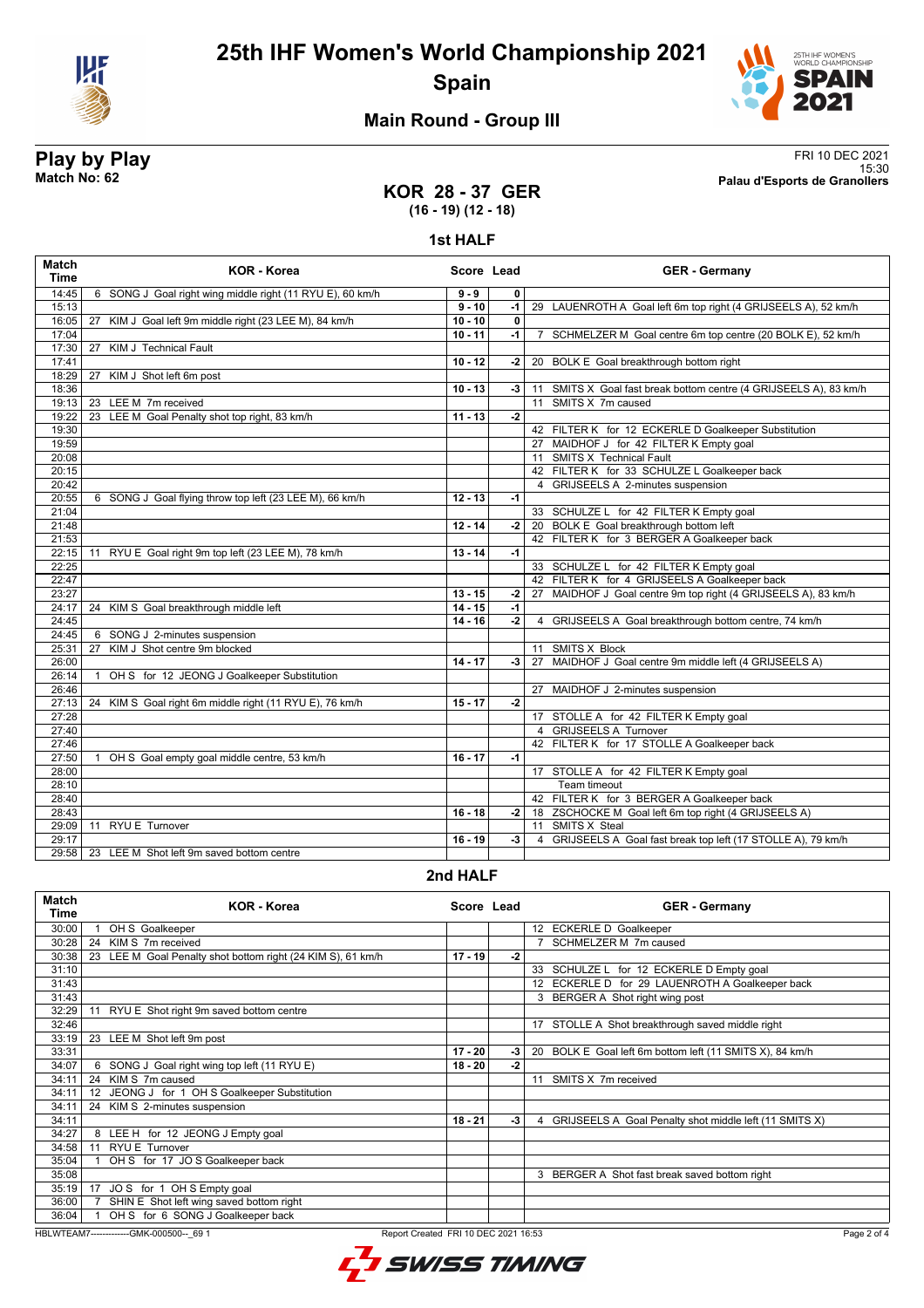



## **Main Round - Group III**

**Play by Play**<br>Match No: 62<br>Palau d'Esports de Granollers 15:30 **Match No: 62 Palau d'Esports de Granollers**

#### **KOR 28 - 37 GER (16 - 19) (12 - 18)**

**2nd HALF**

| Match<br>Time  | <b>KOR - Korea</b>                                                       | Score Lead             |       | <b>GER</b> - Germany                                                                  |
|----------------|--------------------------------------------------------------------------|------------------------|-------|---------------------------------------------------------------------------------------|
| 36:11          |                                                                          |                        |       | 3 BERGER A Shot flying throw saved middle left                                        |
| 36:51          | 24<br><b>KIM S</b> Technical Fault                                       |                        |       |                                                                                       |
| 37:00          |                                                                          | $18 - 22$              | $-4$  | 7 SCHMELZER M Goal fast break top centre (11 SMITS X), 61 km/h                        |
| 37:34          | 11 RYU E Turnover                                                        |                        |       |                                                                                       |
| 37:42          | 24 KIMS Steal                                                            |                        |       | 11 SMITS X Turnover                                                                   |
| 38:08          | 11 RYU E Goal right 9m middle left (23 LEE M), 84 km/h                   | $19 - 22$<br>$19 - 23$ | $-3$  |                                                                                       |
| 38:57<br>39:08 | 23 LEE M 7m received                                                     |                        |       | -4   20 BOLK E Goal centre 9m top right (17 STOLLE A), 57 km/h<br>20 BOLK E 7m caused |
| 39:08          |                                                                          |                        |       | 20 BOLK E 2-minutes suspension                                                        |
| 39:08          |                                                                          |                        |       | 42 FILTER K for 12 ECKERLE D Goalkeeper Substitution                                  |
| 39:08          | 23 LEE M Goal Penalty shot middle left, 75 km/h                          | $20 - 23$              | $-3$  |                                                                                       |
| 39:28          |                                                                          |                        |       | 12 ECKERLE D for 42 FILTER K Goalkeeper Substitution                                  |
| 39:30          |                                                                          |                        |       | 4 GRIJSEELS A for 12 ECKERLE D Empty goal                                             |
| 39:50          |                                                                          | $20 - 24$              | $-4$  | 17 STOLLE A Goal centre 9m top left (4 GRIJSEELS A), 80 km/h                          |
| 39:56          |                                                                          |                        |       | 12 ECKERLE D for 29 LAUENROTH A Goalkeeper back                                       |
| 40:12          | KIM J Goal left 6m bottom left (23 LEE M)<br>27                          | $21 - 24$              | $-3$  |                                                                                       |
| 40:24          |                                                                          |                        |       | 29 LAUENROTH A for 12 ECKERLE D Empty goal                                            |
| 40:50          |                                                                          | $21 - 25$              | $-4$  | 29 LAUENROTH A Goal right 6m middle right (17 STOLLE A)                               |
| 40:54          |                                                                          |                        |       | 12 ECKERLE D for 11 SMITS X Goalkeeper back                                           |
| 41:08          | 6 SONG J Goal right wing middle right (11 RYU E), 76 km/h                | $22 - 25$              | $-3$  |                                                                                       |
| 41:36          |                                                                          | $22 - 26$              | $-4$  | 20 BOLK E Goal breakthrough middle left, 70 km/h                                      |
| 42:14          | 11 RYU E Shot left 9m saved middle left                                  |                        |       |                                                                                       |
| 42:24          | KIM S 7m caused<br>24                                                    |                        |       | 7 SCHMELZER M 7m received                                                             |
| 42:42<br>43:44 | 24 KIM S Shot centre 6m post                                             | $22 - 27$              | -5    | GRIJSEELS A Goal Penalty shot bottom right (7 SCHMELZER M)<br>4                       |
| 43:55          |                                                                          | $22 - 28$              | -6    | 11 SMITS X Goal breakthrough top centre, 53 km/h                                      |
| 44:24          | SHIN E Goal left wing bottom right (27 KIM J), 54 km/h<br>$\overline{7}$ | $23 - 28$              | -5    |                                                                                       |
| 45:18          |                                                                          | $23 - 29$              | $-6$  | 20 BOLK E Goal centre 9m bottom left (4 GRIJSEELS A), 83 km/h                         |
| 45:27          | 12 JEONG J for 1 OH S Goalkeeper Substitution                            |                        |       |                                                                                       |
| 45:51          | RYU E Turnover<br>11                                                     |                        |       | 11 SMITS X Steal                                                                      |
| 46:07          |                                                                          | $23 - 30$              | $-7$  | 29 LAUENROTH A Goal fast break middle right (11 SMITS X), 81 km/h                     |
| 46:19          | 23 LEE M Shot left 9m missed                                             |                        |       |                                                                                       |
| 46:48          |                                                                          | $23 - 31$              | $-8$  | 7 SCHMELZER M Goal breakthrough middle left, 63 km/h                                  |
| 47:20          | 27 KIM J Shot left 9m blocked                                            |                        |       | 7 SCHMELZER M Block                                                                   |
| 47:31          |                                                                          | $23 - 32$              | -9    | 11 SMITS X Goal fast break top centre (4 GRIJSEELS A), 54 km/h                        |
| 48:17          | 6 SONG J Shot right 6m saved top centre                                  |                        |       |                                                                                       |
| 49:24          | JO S 2-minutes suspension<br>17                                          |                        |       |                                                                                       |
| 49:38          |                                                                          |                        |       | 2 KALF M Shot right wing saved bottom centre                                          |
| 49:57          | 9 SONG H for 12 JEONG J Empty goal                                       |                        |       |                                                                                       |
| 50:13<br>50:39 | 27 KIM J Shot left wing saved middle left<br>JOH Shot left 9m post<br>21 |                        |       |                                                                                       |
| 50:41          | 12 JEONG J for 6 SONG J Goalkeeper back                                  |                        |       |                                                                                       |
| 50:48          |                                                                          | $23 - 33$              | -10   | 7 SCHMELZER M Goal fast break bottom right (4 GRIJSEELS A), 69 km/h                   |
| 51:08          | 6 SONG J for 12 JEONG J Empty goal                                       |                        |       |                                                                                       |
| 51:30          | 12 JEONG J for 17 JO S Goalkeeper back                                   |                        |       |                                                                                       |
| 51:35          | 8 LEE H 7m received                                                      |                        |       | 11 SMITS X 7m caused                                                                  |
| 51:35          |                                                                          |                        |       | 11 SMITS X 2-minutes suspension                                                       |
| 51:35          | 19 OH Y Goal Penalty shot bottom centre (8 LEE H)                        | $24 - 33$              | -9    |                                                                                       |
| 51:54          |                                                                          |                        |       | 18 ZSCHOCKE M for 12 ECKERLE D Empty goal                                             |
| 52:20          |                                                                          |                        |       | 12 ECKERLE D for 29 LAUENROTH A Goalkeeper back                                       |
| 52:30          |                                                                          |                        |       | GRIJSEELS A Shot right 9m missed<br>4                                                 |
| 52:42          | JO S Shot right 6m saved middle left<br>17                               |                        |       |                                                                                       |
| 52:50          |                                                                          |                        |       | 29 LAUENROTH A for 12 ECKERLE D Empty goal                                            |
| 53:28          |                                                                          |                        |       | 12 ECKERLE D for 95 STOCKSCHLADER J Goalkeeper back                                   |
| 54:00          |                                                                          |                        |       | 18 ZSCHOCKE M Shot right 9m saved bottom right                                        |
| 54:20<br>54:29 | KIM J Shot left 6m saved middle centre<br>27                             |                        |       | 12 ECKERLE D Turnover                                                                 |
| 54:36          | 9 SONG H Turnover                                                        |                        |       | 27 MAIDHOF J Steal                                                                    |
| 54:53          |                                                                          | $24 - 34$              | $-10$ | MAIDHOF J Goal fast break middle left, 85 km/h<br>27                                  |
| 55:12          | 17<br>JO S Shot centre 9m saved bottom centre                            |                        |       |                                                                                       |
| 55:45          |                                                                          | $24 - 35$              | -11   | 95 STOCKSCHLADER J Goal left wing middle right (13 PETERSEN S)                        |
| 56:02          | 9 SONG H Goal breakthrough middle right, 60 km/h                         | $25 - 35$              | $-10$ |                                                                                       |
| 56:27          |                                                                          | $25 - 36$              | -11   | 27 MAIDHOF J Goal right 9m bottom right                                               |
| 57:10          | 9 SONG H 7m received                                                     |                        |       | 33 SCHULZE L 7m caused                                                                |
| 57:10          |                                                                          |                        |       | 42 FILTER K for 12 ECKERLE D Goalkeeper Substitution                                  |
| 57:10          |                                                                          |                        |       | 33 SCHULZE L 2-minutes suspension                                                     |
| 57:10          | JO S Goal Penalty shot bottom right (9 SONG H), 57 km/h<br>17            | 26 - 36                | $-10$ |                                                                                       |
| 57:30          |                                                                          |                        |       | 9 ANTL L for 42 FILTER K Empty goal                                                   |